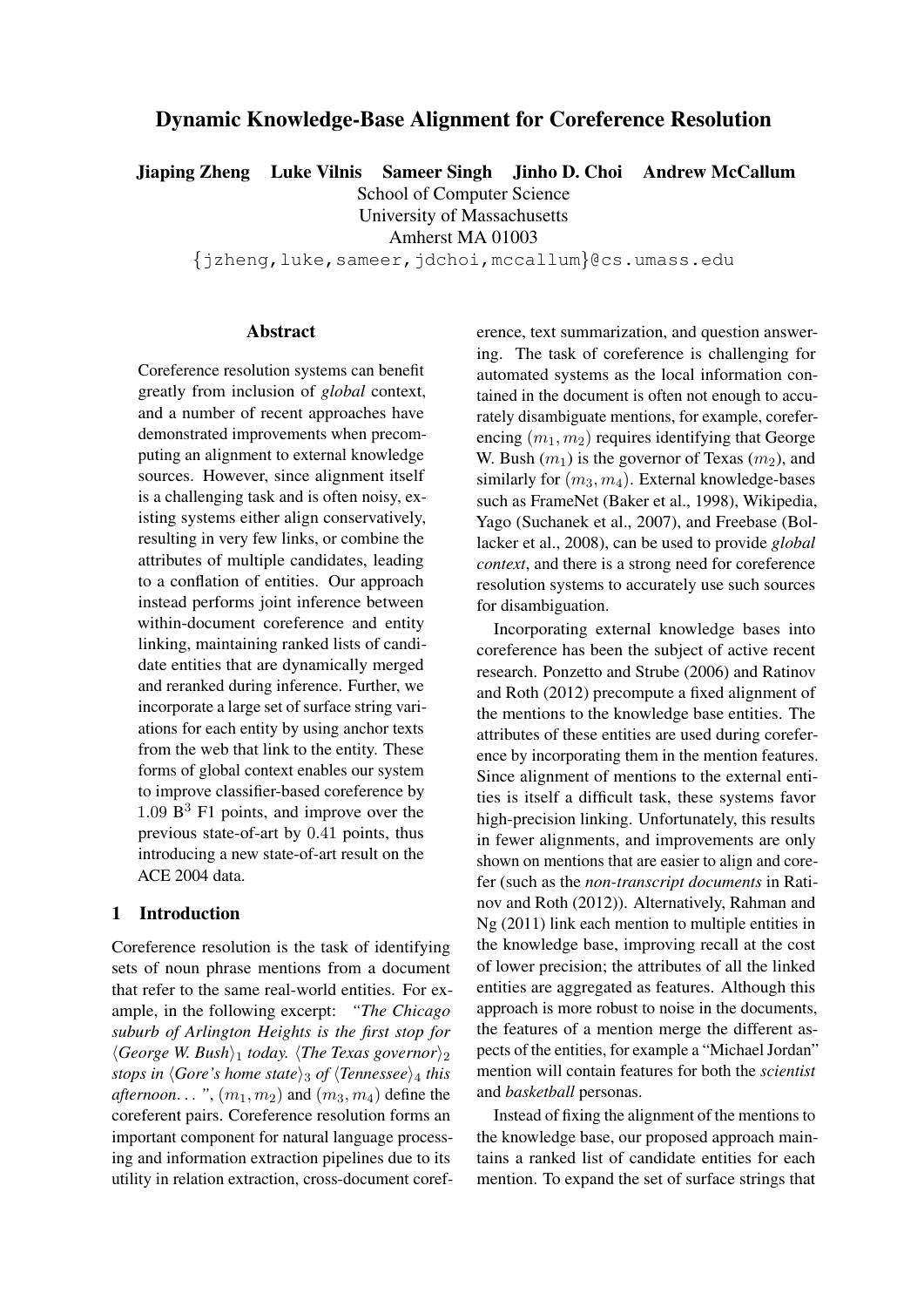may be used to refer to each entity, the attributes of each candidate contain anchor texts (the visible text) of the links on the web that refer to that entity candidate. When mentions are compared during inference, we use the features computed from the top ranked entity candidate of the antecedent mention. As mentions are merged, the ranked lists of candidate entities are also merged and reranked, often changing the top-ranked entity candidate used in subsequent comparisons. The large set of surface string variations and constant reranking of the entity candidates during inference allows our approach to correct mistakes in alignment and makes external information applicable to a wider variety of mentions.

Our paper provides the following contributions: (1) an approach that jointly reasons about both within-doc entities and their alignment to KBentities by dynamically adjusting a ranked list of candidate alignments, during coreference, (2) Utilization of a larger set of surface string variations for each entity candidate by using links that appear all over the web (Spitkovsky and Chang, 2012), (3) A combination of these approaches that improves upon a competitive baseline without a knowledge base by  $1.09 B<sup>3</sup> F1$  points on the ACE 2004 data, and outperforms the state-of-the-art coreference system (Stoyanov and Eisner, 2012) by 0.41 B<sup>3</sup> F1 points, and (4) Accurate predictions on documents that are difficult for coreference, such as the *transcript* documents that were omitted from the evaluation in Ratinov and Roth (2012), and documents that contain a large number of mentions.

### 2 Baseline Pairwise System

In this section we describe a variant of a commonlyused coreference resolution system that does not utilize external knowledge sources. This widely adopted model casts the problem as a series of binary classifications (Soon et al., 2001; Ng and Cardie, 2002; Ponzetto and Strube, 2006; Bengston and Roth, 2008; Stoyanov et al., 2010). Given a document with its mentions, the system iteratively checks each mention  $m_i$  for coreference with preceding mentions using a classifier. A coreference link may be created between  $m_i$  and one of these preceding mentions using one of the following strategies. The CLOSESTLINK (Soon et al., 2001) method picks the closest mention to  $m_i$  that is positively classified, while the BESTLINK (Ng and Cardie, 2002) method links  $m_i$  to the preced-

| <b>Types</b> | <b>Features</b>                                    |  |  |  |  |  |
|--------------|----------------------------------------------------|--|--|--|--|--|
| String-      | mention string match, head string match,           |  |  |  |  |  |
| Similarity   | head substring match, head word pair, <i>men</i> - |  |  |  |  |  |
|              | tion substring match, acronym                      |  |  |  |  |  |
| Syntax       | number match, gender match, apposition,            |  |  |  |  |  |
|              | relative pronoun, mention type, modifier           |  |  |  |  |  |
|              | match, head word POS tags                          |  |  |  |  |  |
| Semantic     | synonym, antonym, hypernym, modifier re-           |  |  |  |  |  |
|              | lations, both mentions are surrounded by a         |  |  |  |  |  |
|              | verb meaning "to say", <i>demonym match</i>        |  |  |  |  |  |
| <b>Other</b> | predicted entity type, predicted entity type       |  |  |  |  |  |
|              | match, both mentions in same sentence, sen-        |  |  |  |  |  |
|              | tence/token distance, capitalization               |  |  |  |  |  |

Table 1: Features of the baseline model. Extensions to Bengston and Roth (2008) are *italicized*.

ing mention that was scored the highest. If none of the preceding mentions are classified as positive (for CLOSESTLINK), or are above a threshold (for BESTLINK), then  $m_i$  is left unlinked. After all the mentions have been processed, the links are used to generate a transitive closure that corresponds to the recognized entities in the document.

### 2.1 Pairwise Mention Features

The features used to train our classifier are similar to those in Bengston and Roth (2008), including lexical, syntactical, semantic, predicted NER types, etc., with the exclusion of their "learned features" that require additional classifiers. Further, we include features that compare the mention strings, the distance between the two mentions in terms of the number of sentences and tokens, and the POS tags of the head words. We also use the conjunctions of these features as in Bengston and Roth (2008), as well as the BESTLINK approach. The complete set of features are listed in Table 1.

The training for our system is similar to Bengston and Roth (2008). The positive training examples are generated from mentions and their immediate preceding antecedent. The negative examples are generated from mentions and all their preceding non-coreferent mentions. If the mention is not a pronoun, preceding pronouns are not used to create training examples, and they are also excluded during inference. In contrast to averaged perceptron used in Bengston and Roth (2008), our baseline system is trained using hinge-loss,  $\ell_2$ regularized SVM.

### 2.2 Merging Pairwise Features

When a mention  $m_j$  is compared against a preceding mention  $m_i$ , information from other mentions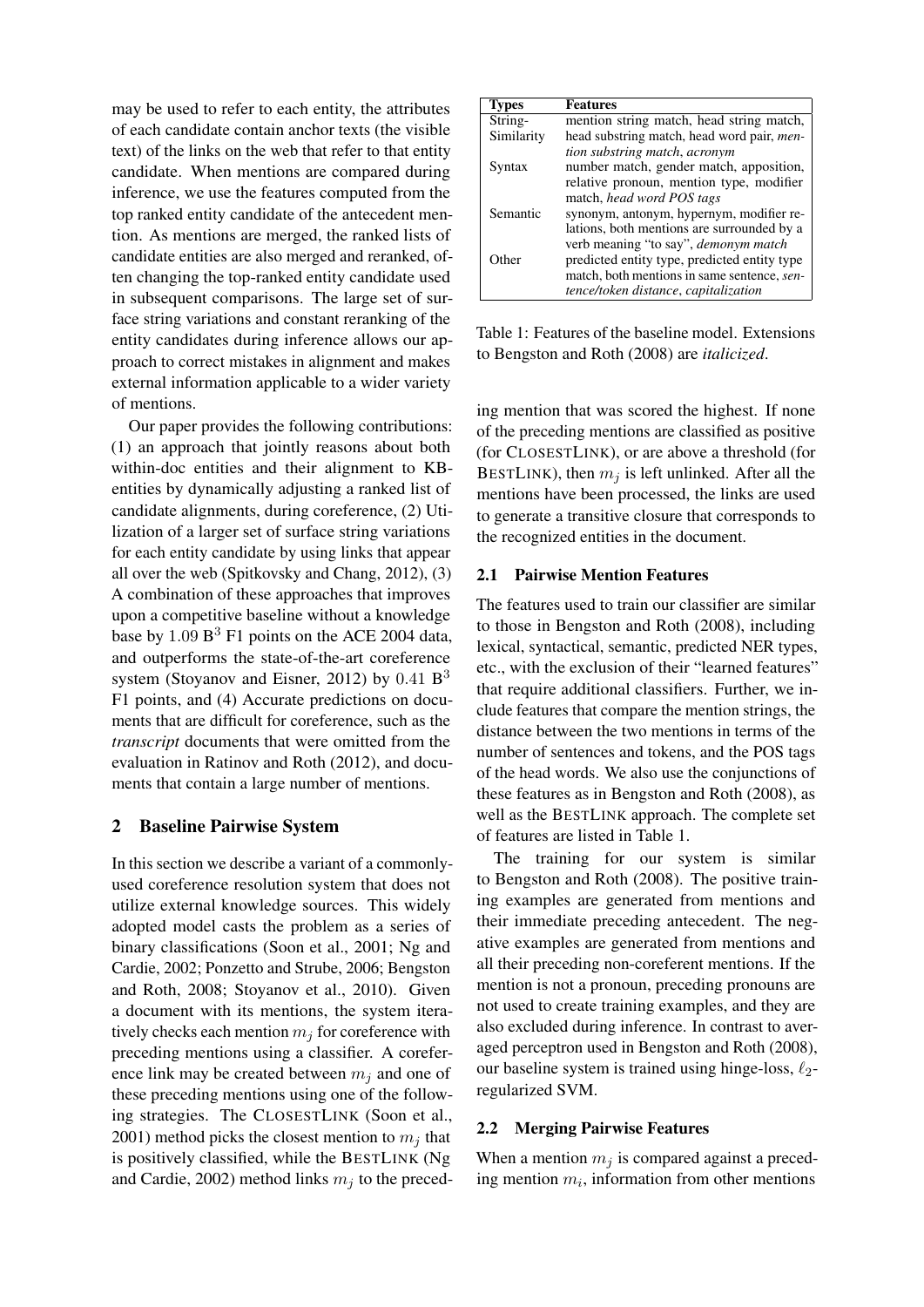that are already coreferent with  $m_i$  may be helpful in disambiguating  $m_i$  as they may contain information that is not available from  $m_i$ . Let M be the mentions between  $m_i$  and  $m_j$  that are coreferent with  $m_i$ . Let  $m_q \in M$  be the mention that is closest to  $m_j$ . All the features from the pair  $(m_q, m_j)$ , except those that characterize one mention (for example, mention type of  $m<sub>i</sub>$ ), are added to the features between  $(m_i, m_j)$ . This extends a similar approach by Lee et al. (2011) that merges only the attributes of mentions (such as gender, but not all pairwise features).

## 2.3 Pruning Comparisons During Training

A potential drawback of including all the negative examples as in Bengston and Roth (2008) is that the negative instances far outnumber the positive ones, which is challenging for training a classifier. In their system, the positive training examples only constitute 1.6% of the total training instances. By contrast, Soon et al. (2001) reduce the number of negative instances by using only mentions between the mention and its closest coreferent pair as negative examples. Instead of just using the closest coreferent mention, we extend this approach to use the k closest of coreferent preceding mentions, where  $k$  is tuned using the development data.

### 3 Dynamic Linking to Knowledge-Base

In this section, we describe our approach to coreference resolution that incorporates external knowledge sources. The approach is an extension of the pairwise model described earlier, with the inclusion of a ranked list of entities, and using a larger set of surface string variations.

## 3.1 Algorithm

We describe our overall approach in Algorithm 1. The system assumes that the data is annotated with true mention boundaries and mention types. We additionally tokenize the document text and tag the tokens with their parts of speech for use as features. First, an empty entity candidate list is created for each mention in the document. For each proper noun mention, we query a knowledge base for an ordered list of Wikipedia articles that may refer to it, and add these to the mention's candidate list. Other mentions' candidates lists are left empty.

After this pre-processing, each mention  $m_i$ is compared against its preceding mentions  $m_1 \ldots m_{i-1}$  and their top-ranked entity candi-

### Algorithm 1 Dynamic Linking to Wikipedia

|     | 1: Input: Mentions $\{m_j\}$                                       |                              |
|-----|--------------------------------------------------------------------|------------------------------|
|     | 2: Initialize blank entity lists $\{E_m\}$                         | $\triangleright$ Section 3.2 |
|     | 3: for $m \in$ Proper Noun Mentions do                             |                              |
| 4:  | LINKWIKIPEDIA $(m, E_m)$                                           | $\triangleright$ Section 3.2 |
|     | POPULATEENTITYATTRS $(E_m)$<br>5:                                  | $\triangleright$ Section 3.3 |
|     | $6:$ end for                                                       |                              |
|     | 7: for $m_i \in$ Mentions do                                       |                              |
| 8:  | Antecedents $\leftarrow \{m_1m_{i-1}\}\$                           |                              |
| 9:  | for $\hat{m} \in$ Antecedents do                                   |                              |
| 10: | $t \leftarrow \text{TOPRANKEDATTRS}(E_{\hat{m}})$                  | $\triangleright$ Section 3.4 |
| 11: | $s \leftarrow$ SCORE $(\hat{m}, m_i, t)$                           | $\triangleright$ Section 3.4 |
| 12: | Scores <sub>m</sub> $\leftarrow$ s                                 |                              |
| 13: | end for                                                            |                              |
| 14: | $m^* \leftarrow \arg \max_{\hat{m}} \text{Scores}_{\hat{m}}$       |                              |
| 15: | <b>if</b> Scores <sub>m</sub> $\ast$ > threshold <b>then</b>       |                              |
| 16: | MARKCOREFERENT $(m^*, m_i)$                                        |                              |
| 17: | MERGEENTITYLISTS $(E_{m^*}, E_{m_i})$ $\triangleright$ Section 3.4 |                              |
| 18: | end if                                                             |                              |
|     | $19:$ end for                                                      |                              |
|     | 20: return Coreferent mention clusters                             |                              |

date using a classifier. Amongst antecedents  $m_1 \ldots m_{i-1}$  that score above a threshold, the highest-scoring one  $m_i$  is marked as coreferent with  $m_i$  and the two candidate lists that correspond to  $m_i$  and  $m_j$  are merged. Merging two mentions results in the merging and reranking of their respective entity candidate lists, described below. If no antecedents score above a threshold, we leave the mention in its singleton cluster.

### 3.2 Linking to Wikipedia

To create the initial entity candidate lists for proper noun mentions, we query a knowledge base searcher (Dalton and Dietz, 2013) with the text of these mentions. These queries return scored, ranked lists of entity candidates (Wikipedia articles), which we associate with each proper noun mention, leaving the rest of the candidate lists empty. Linking is often noisy, so only selecting the high-precision links as in Ratinov and Roth (2012) results in too few matches, while picking an aggregation of all links results in more noise due to lower precision (Rahman and Ng, 2011). Additionally, since linking is often performed in pre-processing, two mentions that are determined coreferent during inference could still be linked to different KB entities. To avoid these problems, we keep a list of candidate links for each mention, merging the lists when two mentions are determined coreferent, and rerank this list during inference.

### 3.3 Populating Entity Attributes

After linking to Wikipedia, we have a list of candidate KB entities for each mention. Each entity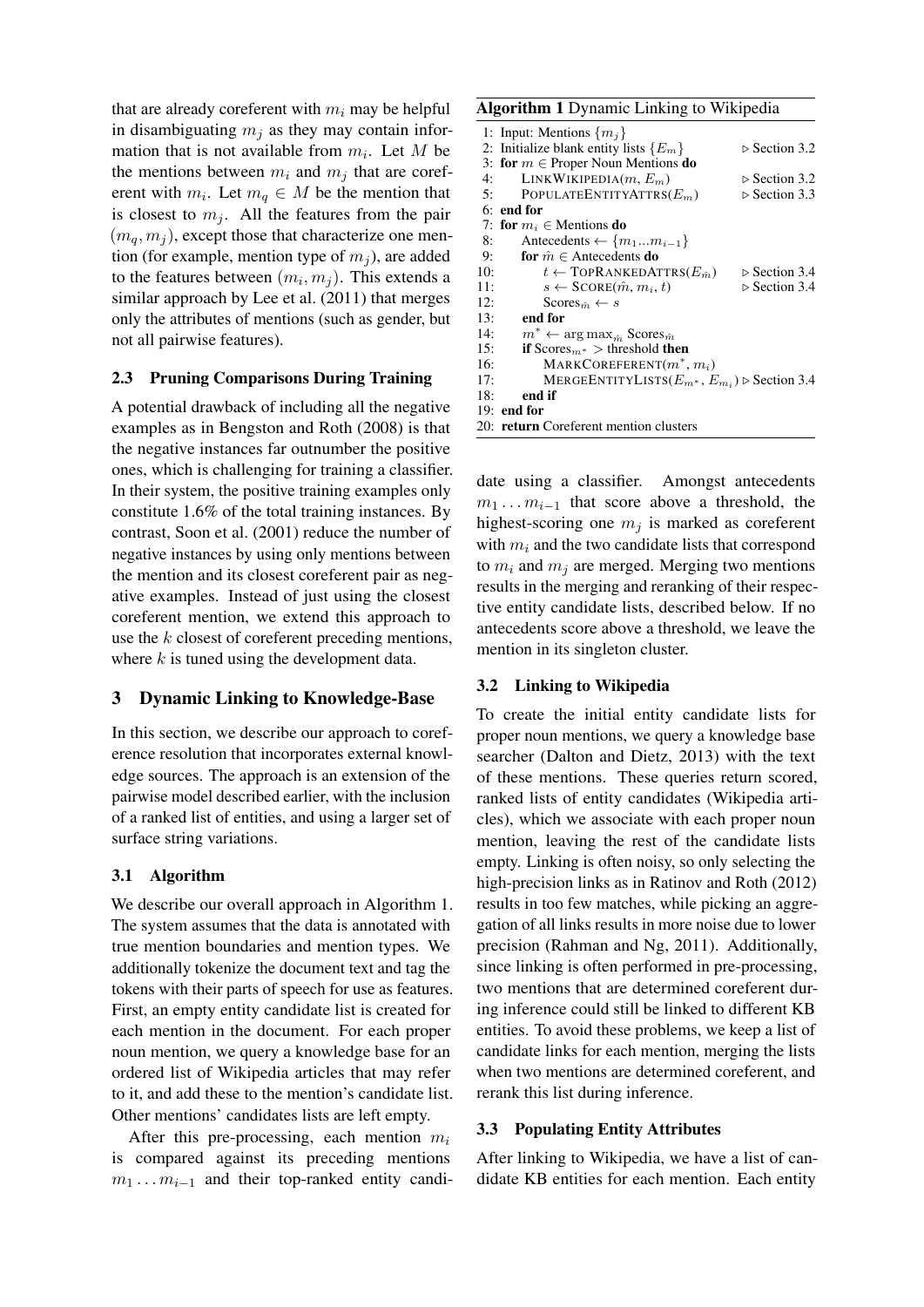has access to external information keyed on the Wikipedia article, but this information could more generally come from any knowledge base. Given these entities, there are many possible features that may be used for disambiguation of the mentions, such as *gender* and fine-grained Wikipedia categories as used by Ratinov and Roth (2012), however most of these features may not be relevant to the task of within-document coreference. Instead, an important resource for linking non-proper mentions of an entity is to identify the possible name variations of the entity. For example, it would be useful to know that *Massachusetts* is also referred to as "The 6th State", however this information is not readily available from Wikipedia.<sup>1</sup>

We instead use the corpus described in Spitkovsky and Chang (2012) that consists of anchor texts of links to Wikipedia that appear on web pages. This collection of anchor texts is sufficiently extensive to cover many common misspellings of entity names, as well as many name variations missing from Wikipedia. For example, for the entity "Massachusetts", our anchor texts include misspellings like "Massachussetts" and "Messuchusetts", and the (debatably) affectionate nickname of "Taxachusetts"—none of which are found in Wikipedia. Using these anchor texts, each entity candidate provides a rich set of name variations that we use for disambiguation, as described in the next section.

### 3.4 Inference with Dynamic Linking

The input to our inference algorithm consists of a number of mentions, a list of ranked entity candidates for the proper noun mentions that are present in the KB, and a list of attributes (in this case, name variations) for each entity candidate.

Scoring: Our underlying model is a pairwise classification approach as described in Section 2. Similar to existing coreference systems such as Bengston and Roth (2008) and Rahman and Ng (2011), we perform coreference resolution using greedy left-to-right pairwise mention classification, clustering each mention with its highest-scoring antecedent (or leaving it as a singleton temporarily if no score is above a threshold). We add the same additional features and perform feature merging operation (Section 2.2) as in our baseline system.

The top-ranked entity candidate of the antecedent mention is used during coreference to provide additional features for the pairwise classifier. Only using the top-ranked entity candidate allows the system to maintain a consistent *one entity per cluster* hypothesis, reducing the noise resulting from conflated entities. The attributes for this topranked entity consist of name variations. We add a binary feature, and conjunctions of this with other features, if the text of the right mention matches one of these name variations.

Entity List Merging: Once a mention pair is scored as coreferent, their corresponding entity candidates are merged. Merging is performed by simply combining the two lists of candidates. Note that there is only one candidate list for a given group of coreferent mentions at any point in inference: if  $m_1$ and  $m_2$  have been previously marked as coreferent, and  $m_3$  is marked as coreferent with  $m_2$ ,  $m_1$ 's entity candidates will then contain those from  $m_3$  for future classification decisions.

Re-Ranking: After the two entity candidate lists are merged, we rerank the candidates to identify the top-ranked one. We sort the new list of candidate entities by the number of times each candidate occurs in the list, breaking ties by their original relevance from the KB. For example, if two mentions disagree on the top-ranked KB search result, but agree on the second one, after being clustered they will both use the second search result when creating feature vectors for future coreference decisions. Even though other candidates besides the top-ranked one are ignored for a single classification decision, they may become top-ranked after merging with later candidate sets.

This approach allows our system to use the intermediate results of coreference resolution to re-link mentions to KB entities, reducing the noise and contradictory features from incorrect links. Additionally, features from the KB are added to nonproper noun mentions once those mentions are linked with a populated entity, allowing the results of coreference to enrich non-proper noun mentions with KB-based features. The initial proper noun queries effectively seed the linking process, and KB data is then dynamically spread to the other mentions through coreference.

### 3.5 Example

We describe a run of our approach on an example in Figure 1. Consider three mentions, each

<sup>1</sup> Some of this information is available as *redirects* and from links within Wikipedia, however these do not accurately reflect all the variations of the name.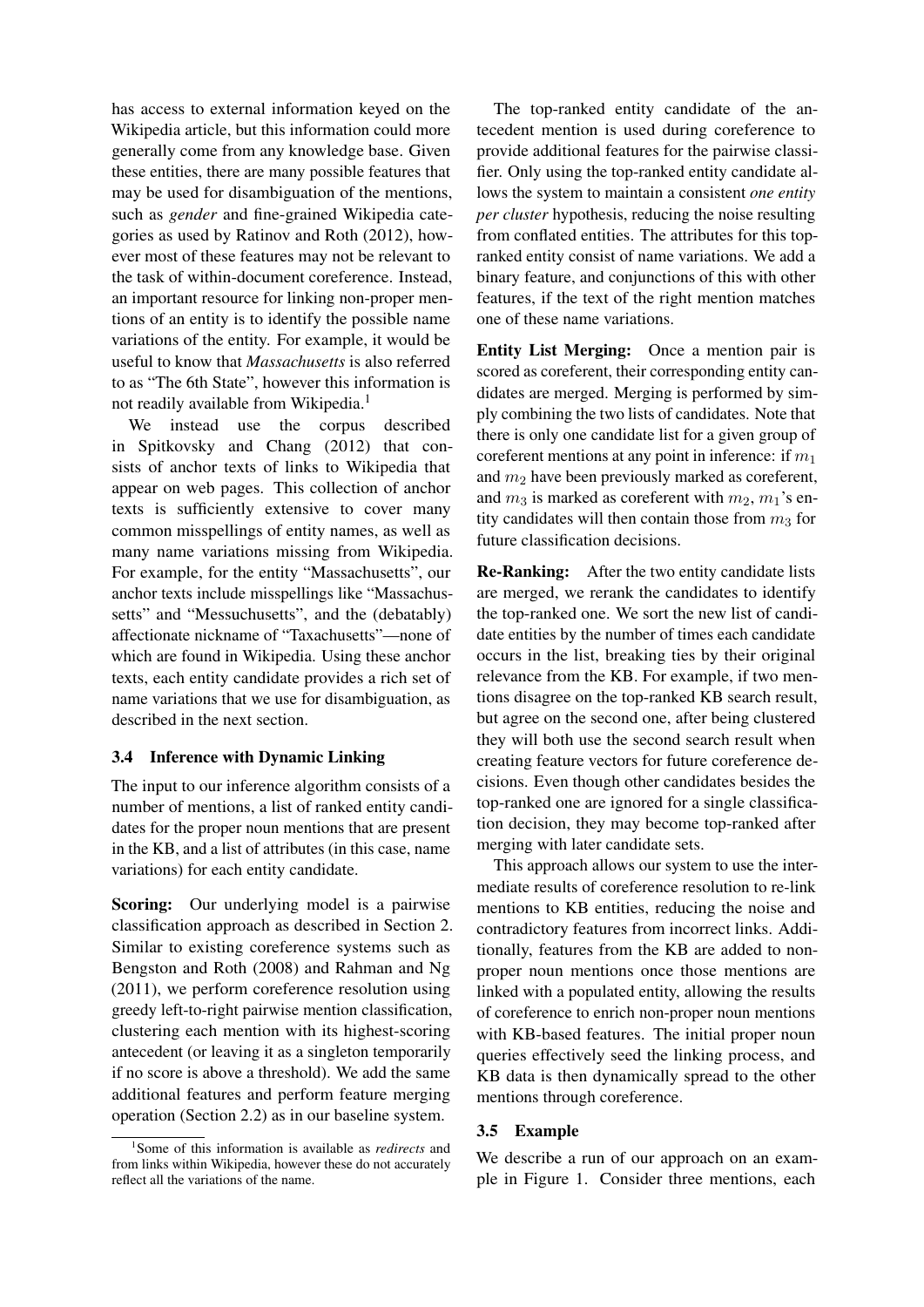

Figure 1: Example of Dynamic Alignment

paired with a top-ranked KB candidate: "Washington", "Wash", and "Washington State". For the first two mentions, clearly the top entity candidate is incorrect; hence approaches that rely on a fixed alignment will perform poorly. In particular, since "Washington State" mention is not compatible with the top-ranked entities of the first two mentions (Washington, D.C. and Car Wash respectively), approaches that do not modify the ranking during inference may not resolve them. However, the correct candidate Washington State does appear in the candidate entities of the first two mentions, albeit with a lower rank. In our approach, clustering the first two mentions causes the shared candidate Washington State to move to the top of the list. The coreference system is now able to easily identify that the "Washington State" mention is compatible with the Washington State entity formed by the previous two mentions, providing evidence that the final mention should be clustered with either of them in subsequent comparisons.

#### $\overline{4}$ **Experiments**

## 4.1 Setup

We evaluate our system on the ACE 2004 annotated dataset (Doddington et al., 2004). Following the setup in Bengston and Roth (2008), we split the corpus into training, development, and test sets, resulting in 268 documents in the train set, 107 documents in the test set, and 68 documents in the development set. The data is processed using standard open source tools to segment the sentences and tokenize the corpus, and using the Open $NLP^2$ tagger to obtain the POS tags. The hyperparameters of our system, such as regularization, initial number of candidates, and the number of compar-

isons during training  $(k$  in Section 2.3) are tuned on the development data when trained on the train set. The models we use to evaluate on the test data set are trained on the training and development sets, following the standard evaluation for coreference first used by Culotta et al. (2007).

To provide the initial ranked list of entity candidates from Wikipedia, we query the KB Bridge system (Dalton and Dietz, 2013) with the proper name mentions. KB Bridge is an information-retrievalbased entity linking system that connects the query mentions to Wikipedia entities using a sequential dependence model. This system has been shown to match or outperform the top performing systems in the 2012 TAC KBP entity linking task.

## 4.2 Methods

Our experiments investigate a number of baselines that are similar or identical to existing approaches. Wikipedia Linking: As a simple baseline, we directly evaluate the quality of the alignment for coreference by merging all pairs of proper noun mentions that share at least one common candidate, as per KB bridge. Further, the non-pronoun mentions are linked to these proper nouns if the mention string matches any of the entity titles or anchor texts.

Bengston and Roth (2008): A pairwise coreference model containing a rich set of features, as described and evaluated in Bengston and Roth (2008). Our implementation of a pairwise **Baseline:** model that is similar to the approach in Bengston and Roth (2008) with the differences described in Section 2. This is our baseline system that performs coreference without the use of external knowledge. Incidentally, it outperforms Bengston and Roth  $(2008).$ 

**Dynamic linking:** This is our complete system as

<sup>&</sup>lt;sup>2</sup>http://opennlp.apache.org/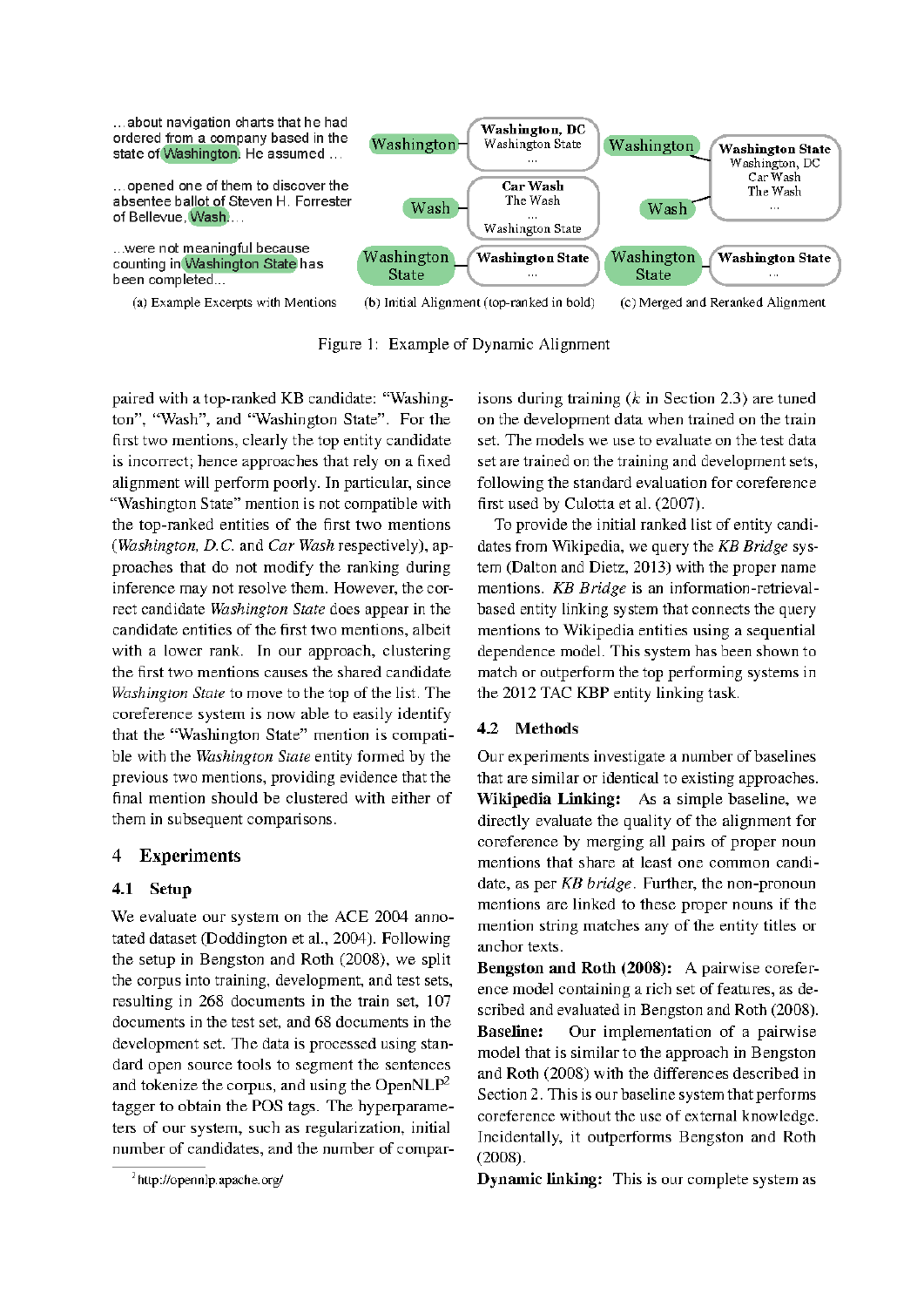described in Section 3, in which the list of candidates associated with each mention is reranked and modified during inference.

Static linking: Identical to *dynamic linking* except that entity candidate lists are not merged during inference (i.e., Algorithm 1 without line 17). This approach is comparable to the fixed alignment model, as in the approaches of Ponzetto and Strube (2006) and Ratinov and Roth (2012).

### 4.3 Results

As in Bengston and Roth (2008), we evaluate our system primarily using the  $B<sup>3</sup>$  metric (Bagga and Baldwin, 1998), but also include pairwise, MUC and CEAF(m) metrics. The performance of our systems on the test data set is shown in Table 2. These results use true mentions provided in the dataset, since, as suggested by Ng (2010), coreference resolvers that use different mention detectors (extraction from parse tree, detector trained from gold boundaries, etc.) should not be compared.

Our baseline system outperforms Bengston and Roth (2008) by  $0.32 B^3 F1$  points on this data set. Incorporating Wikipedia and anchor text information from the web with a fixed alignment (static linking) further improves our performance by 0.54 B <sup>3</sup> F1 points. Using dynamic linking, which improves the alignment during inference, achieves another 0.55 F1 point improvement, which is 1.09 F1 above our baseline, 1.41 F1 above the current best pairwise classification system (corresponding to an error reduction of 7.4%), and 0.4 F1 above the current state-of-art on this dataset (Stoyanov and Eisner, 2012). The improvement of the dynamic linking approach over our baselines is consistent across the various evaluation metrics.

### 5 Discussion

We also explore our system's performance on subsets of the ACE dataset, and on the OntoNotes dataset.

### 5.1 Document Length

Coreference becomes more difficult as the number of mentions is increased since the number of pairwise comparisons increases quadratically with the number of mentions. We observe this phenomenon in our dataset: the performance on the smallest third of the documents (when sorted according to number of mentions) is 8.5-10% higher than on the largest third of the documents, as per the  $B<sup>3</sup>$  metric.



Figure 2: Improvements on the top  $X\%$  of documents ranked by the number of mentions.

| <b>Method</b>         | <b>Non-Transcripts</b> | <b>Transcripts</b> |
|-----------------------|------------------------|--------------------|
| <b>Baseline</b>       | 82.50                  | 79.77              |
| RR 2012               | 83.03                  |                    |
| <b>Static Linking</b> | 83.06                  | 80.25              |
| Dynamic Linking       | 83.32                  | 81.13              |

Table 3:  $B^3$  F1 accuracy on transcripts and nontranscripts from the ACE test data. RR 2012 only evaluate on non-transcripts.

However, we expect dynamic linking of entities to be more beneficial on these larger documents as our system can use the information from a larger number of mentions to improve the alignment during inference. Static linking, on the other hand, is unlikely to obtain higher improvements with the larger number of mentions in the document as the alignment is fixed.

We perform the following experiment to analyze the performance with varying numbers of mentions. We sort all the documents in the test set according to their number of mentions, and evaluate on the top  $X\%$  of this list (where X is 10, 33, 40, 50). As the results demonstrate in Figure 2, the improvement of the static linking approach stays fairly even as  $X$  is varied. Even though the experiments suggest that the larger documents are tougher to corefer $e^{3}$  dynamic linking provides higher improvements when the documents contain a larger number of mentions.

### 5.2 Performance on Transcripts

The quality of alignment and the coreference predictions for a document is influenced by the quality of the mentions in the document. In particular,

<sup>&</sup>lt;sup>3</sup>i.e., the absolute values are lower for these splits. The baseline system obtains 83.08, 79.29, 79.64, and 79.77 respectively for  $X = 10, 33, 40, 50$ .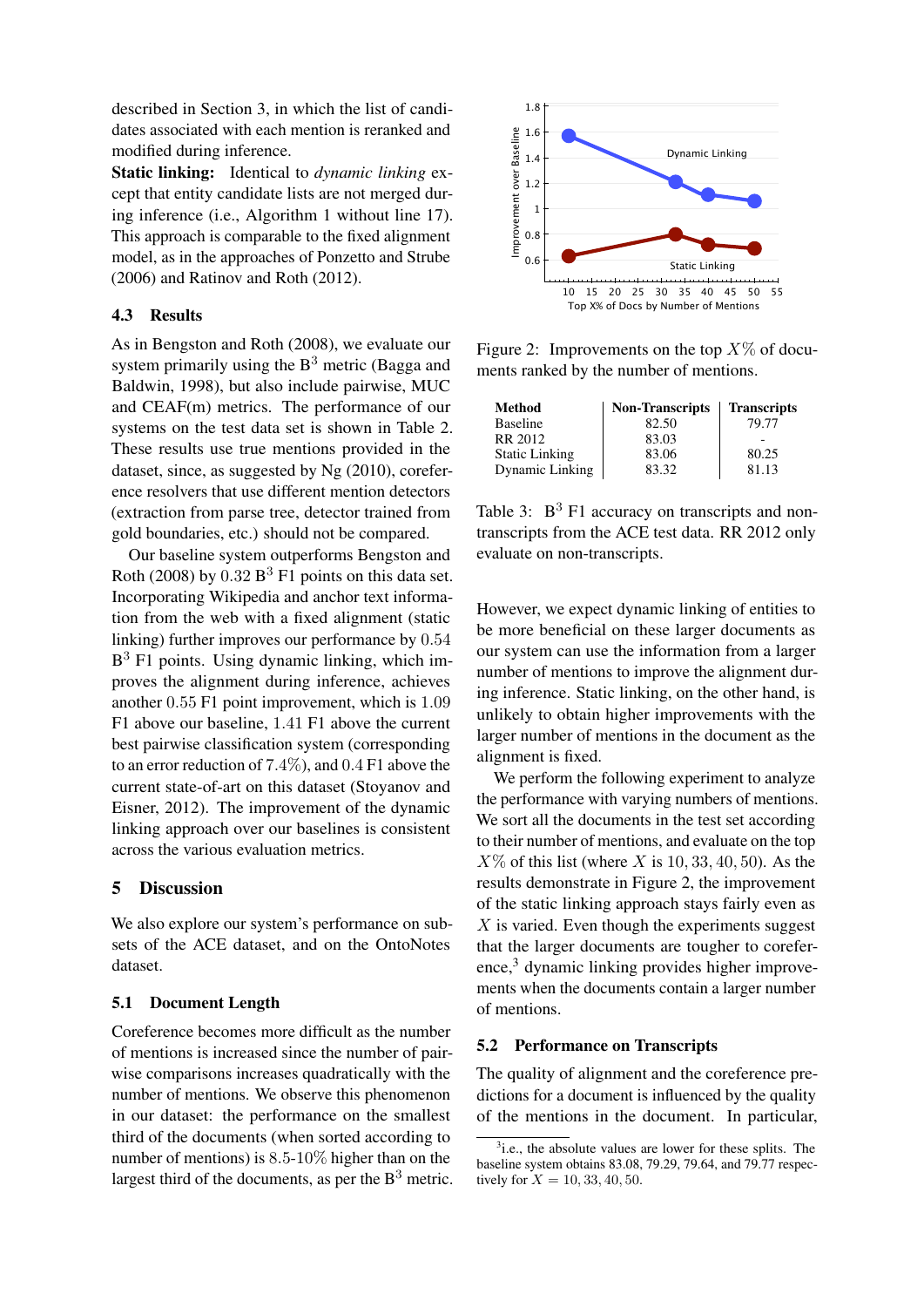| <b>Method</b>              | <b>Pairwise</b> |                          | <b>MUC</b>  |       | <b>CEAF</b> |       | $\mathbf{B}^3$ |       |
|----------------------------|-----------------|--------------------------|-------------|-------|-------------|-------|----------------|-------|
|                            | P/R             | F1                       | P/R         | F1    | P/R         | F1    | P/R            | F1    |
| Culotta et al. (2007)      |                 | $\overline{\phantom{0}}$ |             |       |             |       | 86.7 73.2      | 79.3  |
| Raghunathan et al. (2010)  | 71.6 46.2       | 56.1                     | 80.4 71.8   | 75.8  |             |       | 86.3 75.4      | 80.4  |
| Stoyanov and Eisner (2012) |                 |                          |             | 80.1  |             |       |                | 81.8  |
| Wiki-linking               | 64.15 14.99     | 24.30                    | 74.41 28.39 | 41.10 | 58.54 58.4  | 58.47 | 92.89 57.21    | 70.81 |
| Bengston and Roth (2008)   |                 |                          | 82.7 69.9   | 75.8  |             |       | 88.3 74.5      | 80.8  |
| Baseline                   | 66.56 47.07     | 55.14                    | 82.84 72.02 | 77.05 | 75.58 75.40 | 75.49 | 87.02 75.97    | 81.12 |
| <b>Static Linking</b>      | 82.53 40.80     | 54.61                    | 88.39 66.93 | 76.18 | 75.33 75.35 | 75.44 | 93.10 72.72    | 81.66 |
| Dynamic Linking            | 72.20 47.40     | 57.23                    | 85.07 72.02 | 78.01 | 76.55 76.37 | 76.46 | 89.37 76.12    | 82.21 |

Table 2: Evaluation on the ACE test data, with the system trained on the train and development sets.



Figure 3: Comparison on the transcripts data.

ACE contains a large number of broadcast news documents, many of which consist of transcribed data containing noise in the form of incomplete sentences and disfluencies. Since these transcripts provide an additional challenge for alignment and coreference, Ratinov and Roth (2012) only use the set of non-transcripts for their evaluation.

Using dynamic linking and a large set of surface string variations, our approach may be able to provide an improvement even on the transcripts. To identify the transcripts in the test set, we use the approximation from Ratinov and Roth (2012) that considers a document to be non-transcribed if it contains proper noun mentions and at least a third of those start with a capital letter. The performance is shown in Table 3, while the improvement over our baseline is shown in Figure 3.

Our static linking matches the performance of Ratinov and Roth (2012) on the non-transcripts. Further, the improvement of static linking on the transcripts over the baseline is lower than that on the non-transcript data, suggesting that noisy mentions and text result in poor quality alignment. Dynamic linking, on the other hand, not only outperforms all other systems, but also shows a higher improvement over the baseline on the transcripts than

on non-transcripts. This indicates that dynamic linking approach is robust to noise, and its wider variety of surface strings and flexible alignments are especially useful for transcripts.

## 5.3 OntoNotes

We also run our systems on the OntoNotes dataset, which was used for evaluation in CoNLL 2011 Shared Task (Pradhan et al., 2011). The dataset consists of 2083 documents from a much larger variety of genres, such as conversations, magazines, web text, etc. Further, the dataset also consists of mentions that refer to events, most of which do not appear as Wikipedia pages. Since only the nonsingleton mentions are annotated in the training set, we also include additional noun phrase mentions during training. We obtain  $B<sup>3</sup> F1$  of 65.3, 67.6, and 67.7 for our baseline, static linking, and dynamic linking respectively.<sup>4</sup> When compared to the participants of the closed task, the dynamic linking system outperforms all but two on this metric, suggesting that dynamic alignment is beneficial even when the features have not been engineered for events or for different genres.

### 6 Related Work

Within-document coreference has been wellstudied for a number of years. A variety of approaches incorporate linguistic knowledge as rules iteratively applied to identify the chains, such as Haghighi and Klein (2009), Raghunathan et al. (2010), Stoyanov et al. (2010). Alternatively (and similar to our approach), others represent this knowledge as *features* in a machine learning model. Early applications of such models include Soon et al. (2001), Ng and Cardie (2002) and (Bengston and Roth, 2008). There are also a number of techniques that represent entities explicitly (Culotta et

<sup>&</sup>lt;sup>4</sup> with MUC 46.1, 49.9 & 50.1, and CEAF(m) 47.9, 49.6 & 49.8, respectively for baseline, static and dynamic linking.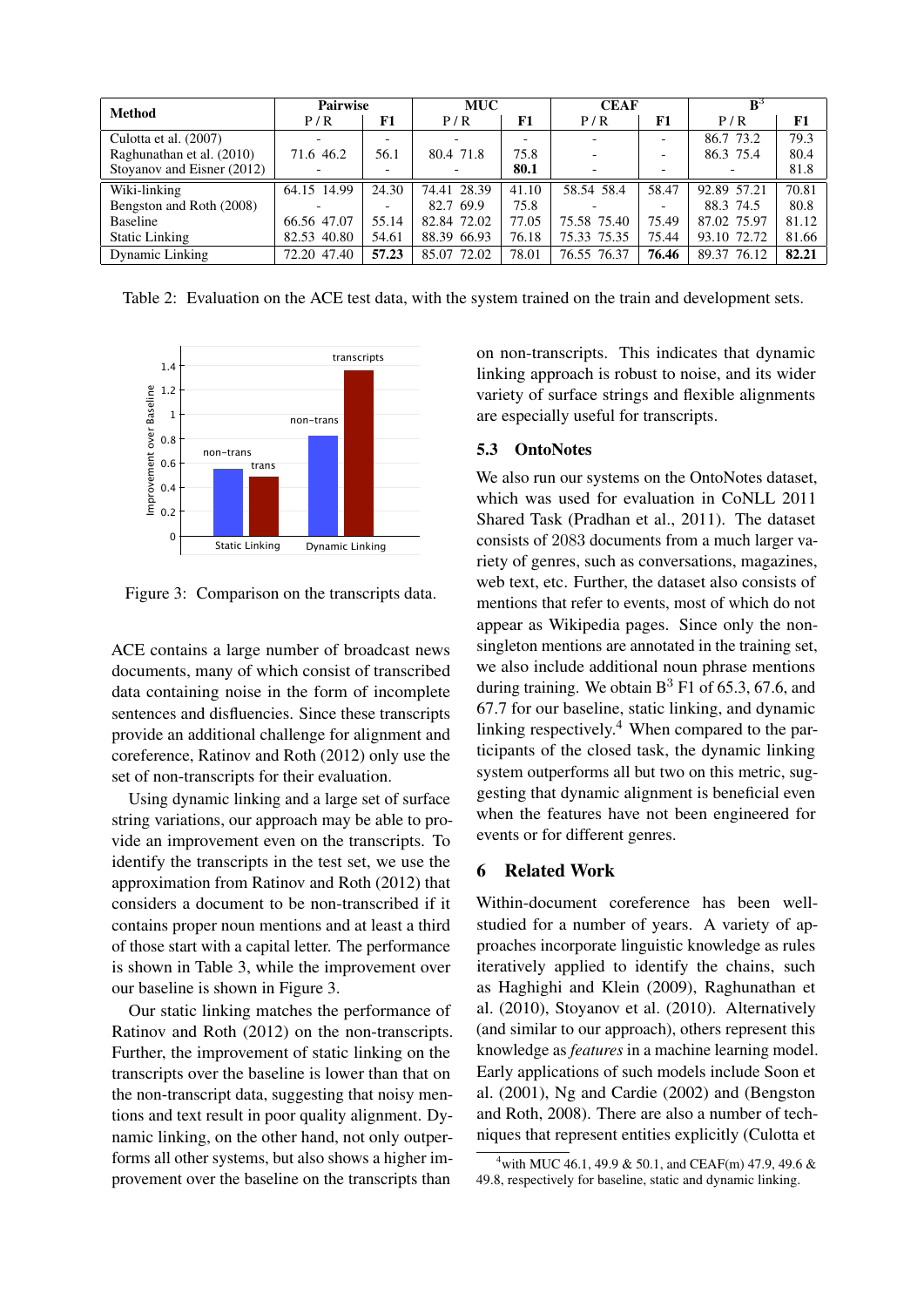al., 2007; Wick et al., 2009; Haghighi and Klein, 2010; Stoyanov and Eisner, 2012).

This work is an extension of recent approaches that incorporate external knowledge sources to improve within-document coreference. Ponzetto and Strube (2006) identify Wikipedia candidates for each mention as a preprocessing step, and incorporate them as features in a pairwise model. Our method differs in that we draw such features from entity candidates during inference, and also maintain and update a set of candidate entity links instead of selecting only one. Rahman and Ng (2011) introduce similar features from a more extensive set of knowledge sources (such as YAGO and FrameNet) into a cluster-based model whose features change as inference proceeds. However, the features for each cluster come from a combination of all entities aligned to the cluster mentions. We improve upon this approach by maintaining a list of the candidate entities for each mention cluster, modifying this list during the course of inference, and using features from only the top-ranked candidate at any time. Further, they do not provide a comparison on a standard dataset.

Ratinov and Roth (2012) extend the multi-sieve coreference model (Raghunathan et al., 2010) by identifying at most a single candidate for each mention, and incorporating high-precision attributes extracted from Wikipedia. The high-precision mention-candidate pairings are precomputed and fixed; additionally, the features for an entity are based on the predictions of the previous sieves, thus fixed while a sieve is applied. With these restrictions, they show improvements over the state-ofthe-art on a subset of ACE mentions that are more easily aligned to Wikipedia, while our approach demonstrates improvements on the complete set of mentions including the tougher to link mentions from the transcripts.

There are a number of approaches that provide an alignment from mentions in a document to Wikipedia. Wikifier (Ratinov et al., 2011) analyzes the context around the mentions and the entities jointly, and was used to align mentions for coreference in Ratinov and Roth (2012). Dalton and Dietz (2013) introduce an approximation to the above approach, but incorporate retrieval-based supervised reranking that provides multiple candidates and scores; this approach performed competitively on previous TAC-KBP entity linking benchmarks (Dietz and Dalton, 2012). Alignment to an external

knowledge-base has improved performance for a number of NLP and information extraction tasks, such as named-entity recognition (Cucerzan, 2007; Han and Zhao, 2009), cross-document coreference (Finin et al., 2009; Singh et al., 2010), and relation-extraction (Riedel et al., 2010; Hoffmann et al., 2011).

# 7 Conclusions

In this paper, we incorporate external knowledge to improve within-document coreference. Instead of fixing the alignment *a priori*, our approach maintains a ranked list of candidate entities for each mention, and merges and reranks the list during inference. Further, we consider a large set of surface string variations for each entity by using anchor texts from the web. These external sources allow our system to achieve a new state-of-the-art on the ACE data. We also demonstrate improvements on documents that are difficult for alignment and coreference, such as transcripts and documents containing a large number of mentions.

A number of possible avenues for future study are apparent. First, our alignment to a knowledgebase can benefit from more document-aware linking to entities, such as the Wikifier (Ratinov et al., 2011). Second, we would like to augment mention features with additional information available from the knowledge base, such as Wikipedia categorization and gender attributes. We also want to investigate a cluster ranking model, as used in (Rahman and Ng, 2011; Stoyanov and Eisner, 2012), to aggregate the features of all the coreferent mentions as inference progresses.

### Acknowledgments

This work was supported in part by the Center for Intelligent Information Retrieval, in part by DARPA under agreement number FA8750-13-2- 0020, in part by NSF medium IIS-0803847 and in part by an award from Google. The U.S. Government is authorized to reproduce and distribute reprint for Governmental purposes notwithstanding any copyright annotation thereon. Any opinions, findings and conclusions or recommendations expressed in this material are the authors' and necessarily those of the sponsor.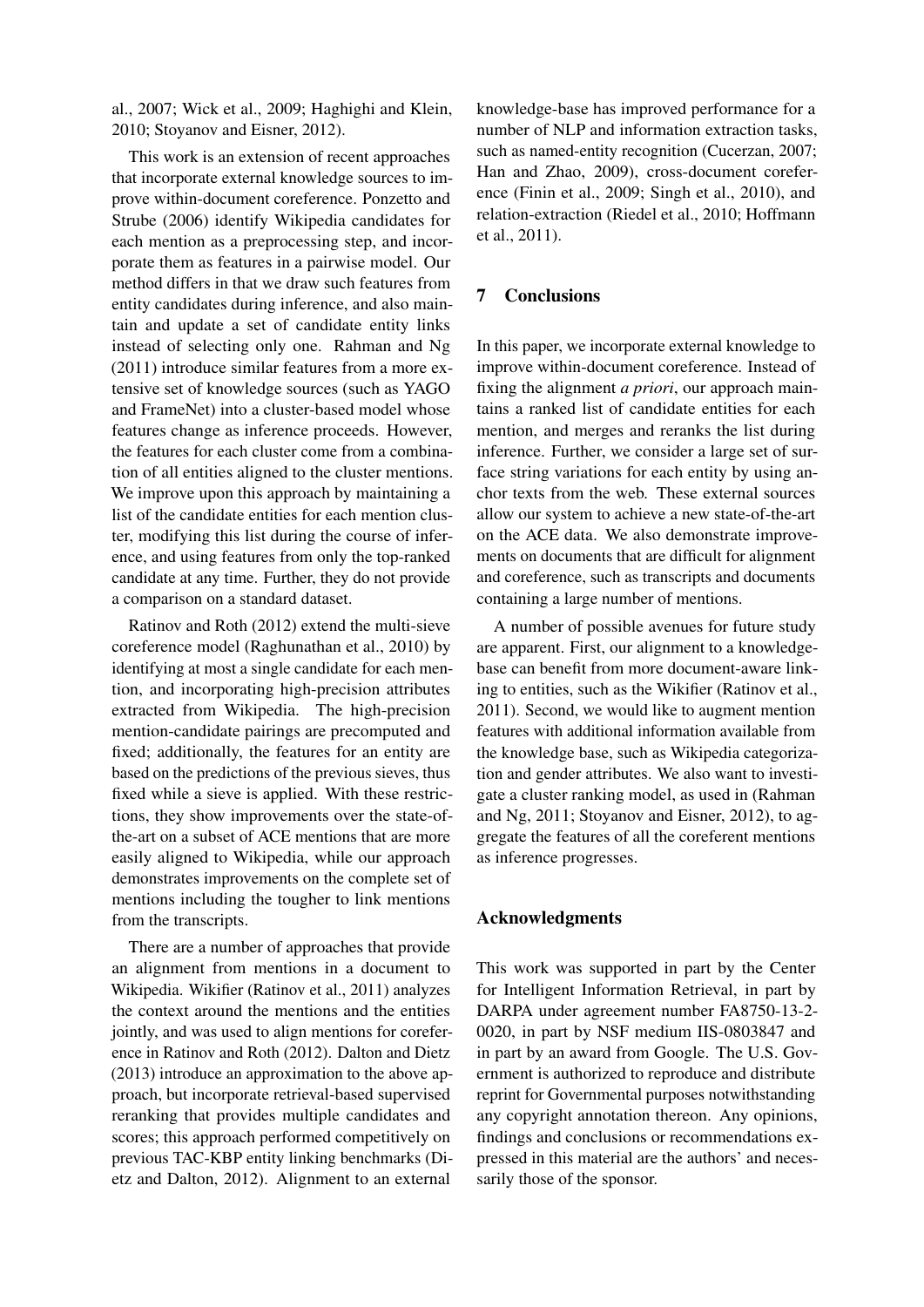### References

- Amit Bagga and Breck Baldwin. 1998. Algorithms for scoring coreference chains. In *International Conference on Language Resources and Evaluation (LREC) Workshop on Linguistics Coreference*, pages 563–566.
- Collin F. Baker, Charles J. Fillmore, and John B. Lowe. 1998. The berkeley framenet project. In *Proceedings of the 36th Annual Meeting of the Association for Computational Linguistics and 17th International Conference on Computational Linguistics - Volume 1*, ACL '98, pages 86–90, Stroudsburg, PA, USA. Association for Computational Linguistics.
- Eric Bengston and Dan Roth. 2008. Understanding the value of features for coreference resolution. In *Empirical Methods in Natural Language Processing (EMNLP)*.
- Kurt Bollacker, Colin Evans, Praveen Paritosh, Tim Sturge, and Jamie Taylor. 2008. Freebase: a collaboratively created graph database for structuring human knowledge. In *Proceedings of the 2008 ACM SIGMOD international conference on Management of data*, SIGMOD '08, pages 1247–1250, New York, NY, USA. ACM.
- Silviu Cucerzan. 2007. Large-scale named entity disambiguation based on Wikipedia data. In *Empirical Methods in Natural Language Processing (EMNLP)*, pages 708–716.
- Aron Culotta, Michael Wick, and Andrew McCallum. 2007. First-order probabilistic models for coreference resolution. In *North American Chapter of the Association for Computational Linguistics - Human Language Technologies (NAACL HLT)*.
- Jeffrey Dalton and Laura Dietz. 2013. A neighborhood relevance model for entity linking. In *Open Research Areas in Information Retrieval (OAIR)*.
- Laura Dietz and Jeffrey Dalton. 2012. Acrossdocument neighborhood expansion: UMass at TAC KBP 2012 entity linking. In *Text Analysis Conference (TAC)*.
- G. Doddington, A. Mitchell, M. Przybocki, L. Ramshaw, S. Strassel, and R. Weischedel. 2004. The Automatic Content Extraction (ACE) program–tasks, data, and evaluation. In *Proceedings of LREC*, volume 4, pages 837–840. Citeseer.
- Tim Finin, Zareen Syed, James Mayfield, Paul Mc-Namee, and Christine Piatko. 2009. Using Wikitology for cross-document entity coreference resolution. In *AAAI Spring Symposium on Learning by Reading and Learning to Read*.
- Aria Haghighi and Dan Klein. 2009. Simple coreference resolution with rich syntactic and semantic features. In *Empirical Methods in Natural Language Processing (EMNLP)*, pages 1152–1161.
- Aria Haghighi and Dan Klein. 2010. Coreference resolution in a modular, entity-centered model. In *North American Chapter of the Association for Computational Linguistics - Human Language Technologies (NAACL HLT)*, pages 385–393.
- Xianpei Han and Jun Zhao. 2009. Named entity disambiguation by leveraging Wikipedia semantic knowledge. In *Conference on Information and Knowledge Management (CIKM)*, pages 215–224.
- Raphael Hoffmann, Congle Zhang, Xiao Ling, Luke Zettlemoyer, and Daniel S. Weld. 2011. Knowledge-based weak supervision for information extraction of overlapping relations. In *Annual Meeting of the Association for Computational Linguistics (ACL)*, pages 541–550, Portland, Oregon, USA, June. Association for Computational Linguistics.
- Heeyoung Lee, Yves Peirsman, Angel Chang, Nathanael Chambers, Mihai Surdeanu, and Dan Jurafsky. 2011. Stanford's multi-pass sieve coreference resolution system at the CoNLL-2011<br>shared task. In Conference on Computational In *Conference on Computational Natural Language Learning (CoNLL)*, pages 28–34. Association for Computational Linguistics.
- Vincent Ng and Claire Cardie. 2002. Improving machine learning approaches to coreference resolution. In *Annual Meeting of the Association for Computational Linguistics (ACL)*, pages 104–111.
- Vincent Ng. 2010. Supervised noun phrase coreference research: the first fifteen years. In *Proceedings of the 48th Annual Meeting of the Association for Computational Linguistics*, ACL '10, pages 1396– 1411, Stroudsburg, PA, USA. Association for Computational Linguistics.
- Simone Paolo Ponzetto and Michael Strube. 2006. Exploiting semantic role labeling, WordNet and Wikipedia for coreference resolution. In *North American Chapter of the Association for Computational Linguistics - Human Language Technologies (NAACL HLT)*, pages 192–199.
- Sameer Pradhan, Lance Ramshaw, Mitchell Marcus, Martha Palmer, Ralph Weischedel, and Nianwen Xue. 2011. CoNLL-2011 shared task: Modeling unrestricted coreference in ontonotes. In *Conference on Computational Natural Language Learning (CoNLL)*, pages 1–27.
- Karthik Raghunathan, Heeyoung Lee, Sudarshan Rangarajan, Nathanael Chambers, Mihai Surdeanu, Dan Jurafsky, and Christopher Manning. 2010. A multipass sieve for coreference resolution. In *Empirical Methods in Natural Language Processing (EMNLP)*, pages 492–501. Association for Computational Linguistics.
- Altaf Rahman and Vincent Ng. 2011. Coreference resolution with world knowledge. In *Annual Meeting of the Association for Computational Linguistics (ACL)*, pages 814–824, Portland, Oregon, USA, June.